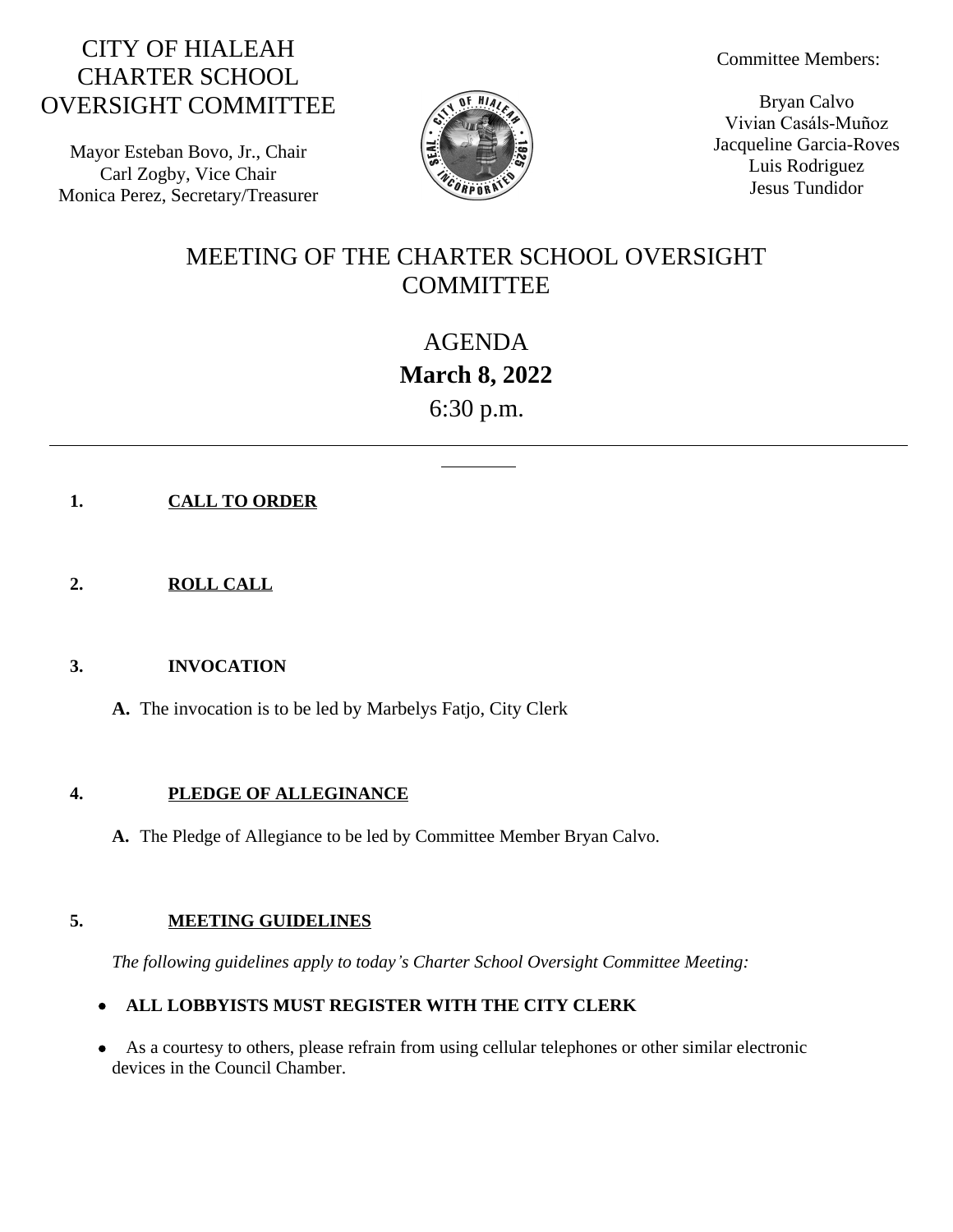- A maximum of three (3) speakers in favor and three (3) speakers in opposition will be allowed to
	- address the Council on any one item. Each speaker's comments will be limited to three (3) minutes.
- No signs or placards, in support of or in opposition to an item or speaker, shall be permitted within the Council Chamber.
- Any person, whether participating via the web platform, telephonic conferencing or physical presence at City Hall, interested in making comments or posing questions on matters of public concern or on any item on the agenda, may do so during the meeting.
- Members of the public may address the City Council on any item pertaining to City business during the Comments and Questions portion of the meeting. A member of the public is limited to one appearance before the City Council and the speaker's comments will be limited to three (3) minutes.
- The public can view public meetings on the City's YouTube page (www.youtube.com/cityofhialeahgov ).
- Members of the public may hear the meeting live through telephonic conferencing using any telephone or cellular phone service. A smart device or computer are not necessary to participate in the meeting if you join by phone.
- All persons participating via the web platform will be muted during the meeting until called upon to be heard. Participation through Zoom requires a computer or smart mobile device with a microphone and web camera. The participant may elect to participate in the meeting using audio only or appear through both audio and video. The video function of all participants appearing through video will be turned off until called upon to be heard.

## **6. COMMENTS AND QUESTIONS**

## **7. ANNOUNCEMENT OF AMENDMENTS/CORRECTIONS TO THE AGENDA**

## **8. CONSENT AGENDA**

*All items listed with letter designations are considered routine and will be enacted by one motion. There will be no separate discussion of these items unless a Committee Member or a resident so requests, in which case the item(s) will be removed from the consent agenda and considered along with the regular order of business.*

**A.** Request permission to approve the minutes of the City of Hialeah Meeting of the Charter School Oversight Committee Meeting of **February 22, 2022.**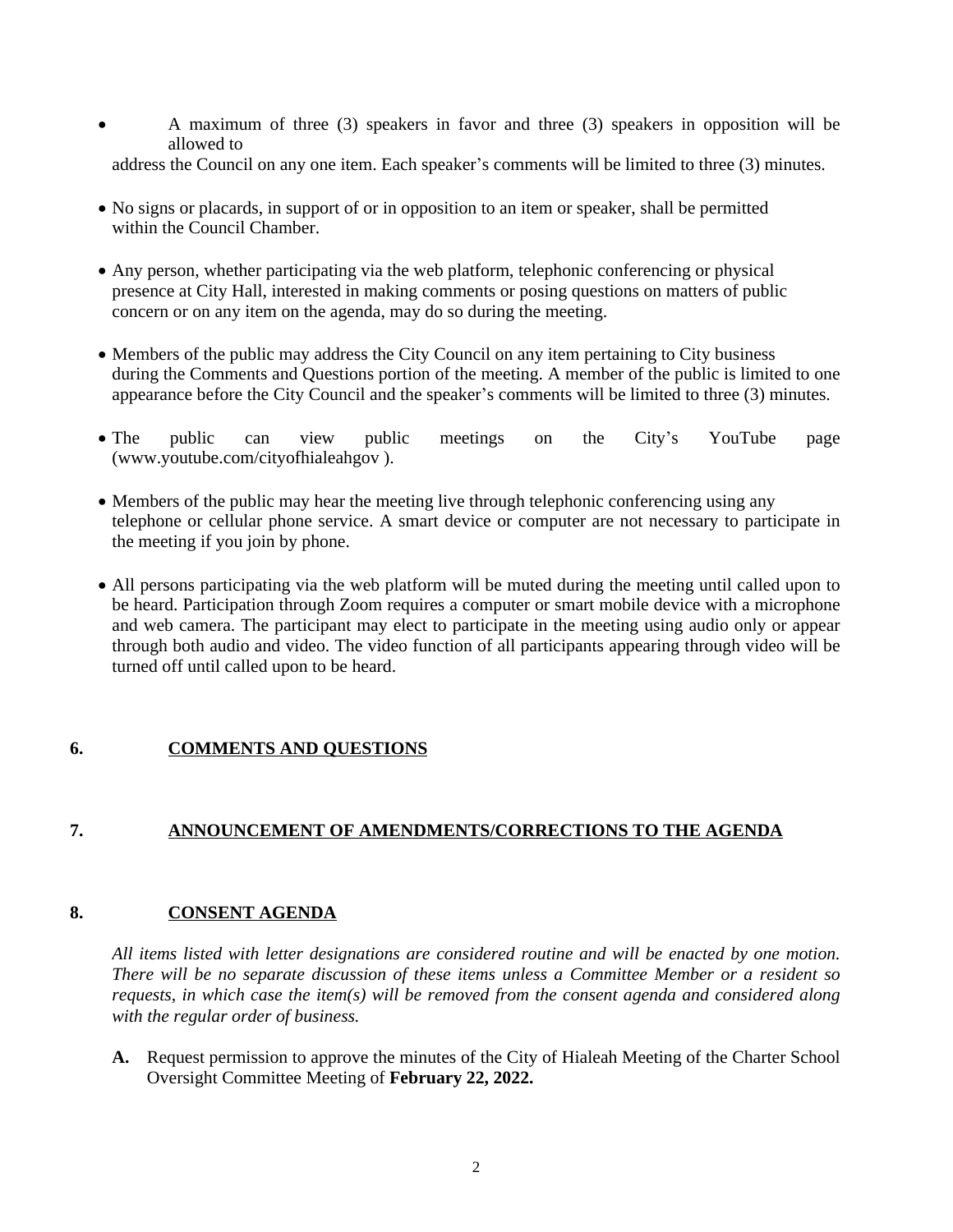- **B.** Request to approve the estimate from Charles F. Dodge City Center Pembroke Pines for the City of Hialeah Educational Academy graduation to be held on June 1, 2022, for \$8,763.25.
- **C.** Request permission to approve an annual expenditure of procurement for furniture and fixtures for the **City of Hialeah Educational Academy** to **Signarama Deerfield** (this is an active corporation in good standing in the State of Florida) for a total amount not to exceed **\$45,917**. Funding for this expenditure will be drawn from Fiscal 21-22 budget against account number **641- ASSA Grant.**
- **D.** Request permission to approve an annual expenditure for procurement for furniture and fixtures for the **City of Hialeah Educational Academy** to **Signarama Deerfield** (this is an active corporation in good standing in the State of Florida) for a total amount not to exceed **\$38,325.50**. Funding for this expenditure will be drawn from Fiscal 21-22 budget against account number **641.**
- **E.** Request permission to approve an annual expenditure for procurement for furniture and fixtures for the **City of Hialeah Educational Academy** to **Tom Barrow Co.** (this is an active corporation in good standing in the State of Florida) for a total amount not to exceed **\$26,905**. Funding for this expenditure will be drawn from Fiscal 21-22 budget against account number **641- ESSER III Grant.**
- **F.** Request permission to approve an annual expenditure for procurement for administrative supplies for the **City of Hialeah Educational Academy** to **HGI Technologies** (this is an active corporation in good standing in the State of Florida) for a total amount not to exceed **\$17,500**. Funding for this expenditure will be drawn from Fiscal 21-22 budget against account number **511.**
- **G.** Request permission to approve an annual expenditure for procurement for furniture and fixtures for the **City of Hialeah Educational Academy** to **Marbel Masters USA** (this is an active corporation in good standing in the State of Florida) for a total amount not to exceed **\$17,600**. Funding for this expenditure will be drawn from Fiscal 21-22 budget against account number **641.**
- **H.** Request permission to approve an annual expenditure for procurement for remodeling and renovations for the **City of Hialeah Educational Academy** to **Dade Builders** (this is an active corporation in good standing in the State of Florida) for a total amount not to exceed **\$100,000**. Funding for this expenditure will be drawn from Fiscal 21-22 budget against account number **681.**
- **I.** Request permission to approve an annual expenditure for procurement for remodeling and renovations for the **City of Hialeah Educational Academy** to **Civica** (this is an active corporation in good standing in the State of Florida) for a total amount not to exceed **\$25,000**. Funding for this expenditure will be drawn from Fiscal 21-22 budget against account number **681.**
- **J.** Request permission to approve the ratified expenditure for procurement for remodeling and renovations for the **City of Hialeah Educational Academy** to **City of Hialeah** (this is an active corporation in good standing in the State of Florida) from **\$300,000 to \$721,000**. Funding for this expenditure will be drawn from Fiscal 21-22 budget against account number **681.**